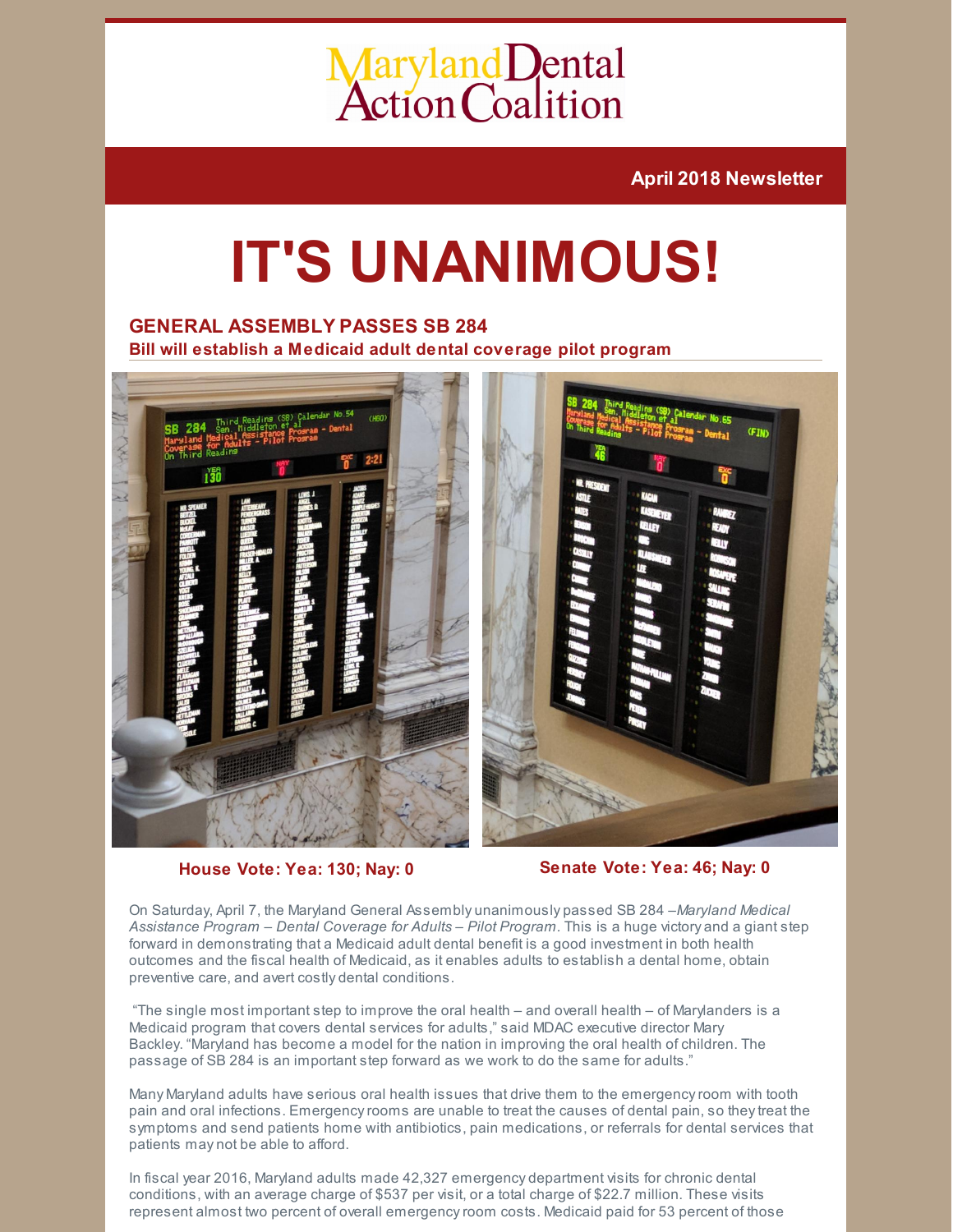visits, even though Medicaid participants only account for 15 percent of the adult population in Maryland likelythe result of a lack of consistent adult dental coverage in the Medicaid program.

The legislation, which is now on the Governor's desk for signature, requires the Maryland Department of Health to implement a pilot program for adult dental coverage. The department has the flexibilityto consult with advocates, including MDAC, on the design of the program. The pilot, which may begin as early as January 2019, is a major step forward in establishing adult dental coverage for all adults in Medicaid.

"MDAC applauds Senator Thomas Middleton, Senator Guy Guzzone and Delegate Mike McKayfor their leadership and support of SB 284, and the Maryland General Assemblyfor its passage," said Salliann Alborn, chair of the MDAC policycommittee. "Many Maryland adults face serious financial obstacles to obtaining dental care. This pilot program is an important step forward in demonstrating that a Medicaid adult dental benefit that enables adults to establish a dental home, obtain preventive care, and avert costly dental conditions is a good investment in health outcomes and the fiscal health of Medicaid."

MDAC also thanks its members, partners, and stakeholders for their support of this important legislation that will improve the oral health and overall health of Maryland adults.

## **CHALMERS TO KEYNOTE AT JUNE 18 MDAC STATEWIDE CONVENING**

Dr. Natalia I. Chalmers, D.D.S., PH.D., Director of Analytics and Publication at the DentaQuest Institute, will give a keynote address on *Racial Disparities and Oral Health: Identifying Opportunities for Solutions* at the upcoming MDAC statewide convening, to be held on June 18 at the Turf Valley Resort in Ellicott City.

Studies show significant racial disparities and health inequities that reflect a lack of access to care due to financial obstacles, geographic limitations, and low oral health literacy. Yet the data also show that some racial groups have better oral and overall health than might be expected given their socio-economic status. Dr. Chalmers will discuss what drives these differences, what can we learn from them, and the opportunities to applythese learnings from one group to improve the oral health status of another.

Further details regarding the convening, including the opportunityfor MDAC members, partners, and stakeholders to comment on the Medicaid adult dental pilot program, will be sent out next week.

## **ORAL HEALTH AMERICA RELEASES 2018 STATE OF DECAY REPORT Recommends five key actions to improve oral health in older adults**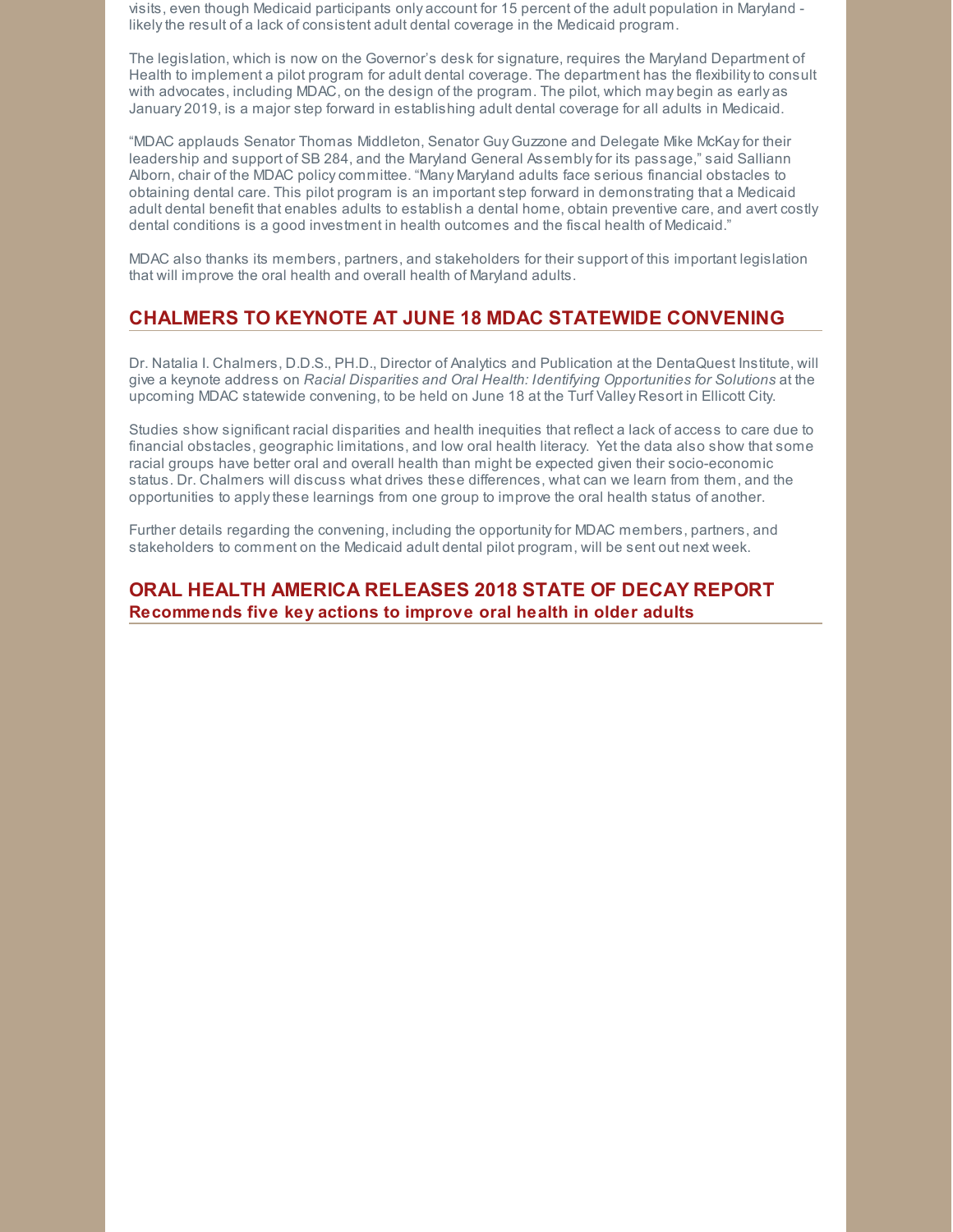## **A STATE OF DEC**

ARE OLDER AMERICANS COMING OF AGE WITHOUT ORAL HEALTHCARE?



## OD NEWS! State advocates have taken action to better the oral health of older adults.



The 2018 A State of Decay Vol. IV, a recent report by Oral Health America, measured the oral health of older adults.

Based on its findings, Oral Health America recommends advocates take five key actions to improve oral health in older adults:

- Reinstate, establish, or maintain an extensive adult Medicaid dental benefit
- Integrate comprehensive dental coverage in Medicare
- Sustain or expand community water fluoridation
- · Include specific objectives for older adults in all state oral health plans
- Conduct basic screening surveys of older adults in all states

Maryland is already working to improve the oral health needs of adults, as evidenced bythe passage of SB 284, which establishes a Medicaid adult dental pilot program.

For further information and to download a copy of the report, **[click](https://oralhealthamerica.org/astateofdecay/) here**.

## **POLICY FOCUS OF APRIL MDAC MEMBERS' MEETING Review of 2018 legislative session and look forward**

## **2018 Legislative Session Wrap-Up**

Robyn Elliot of Public Policy Partners presented a policy update at the April 23 MDAC members' meeting.

MDAC was very active during the 2018 Maryland legislative session, resulting in the passage of keylegislation to improve access to dental care.

A multi-year campaign to laythe groundwork for adult dental coverage in Medicaid resulted in the passage of SB 284, a Medicaid adult dental coverage pilot program. Changes in policy are not easyto secure, and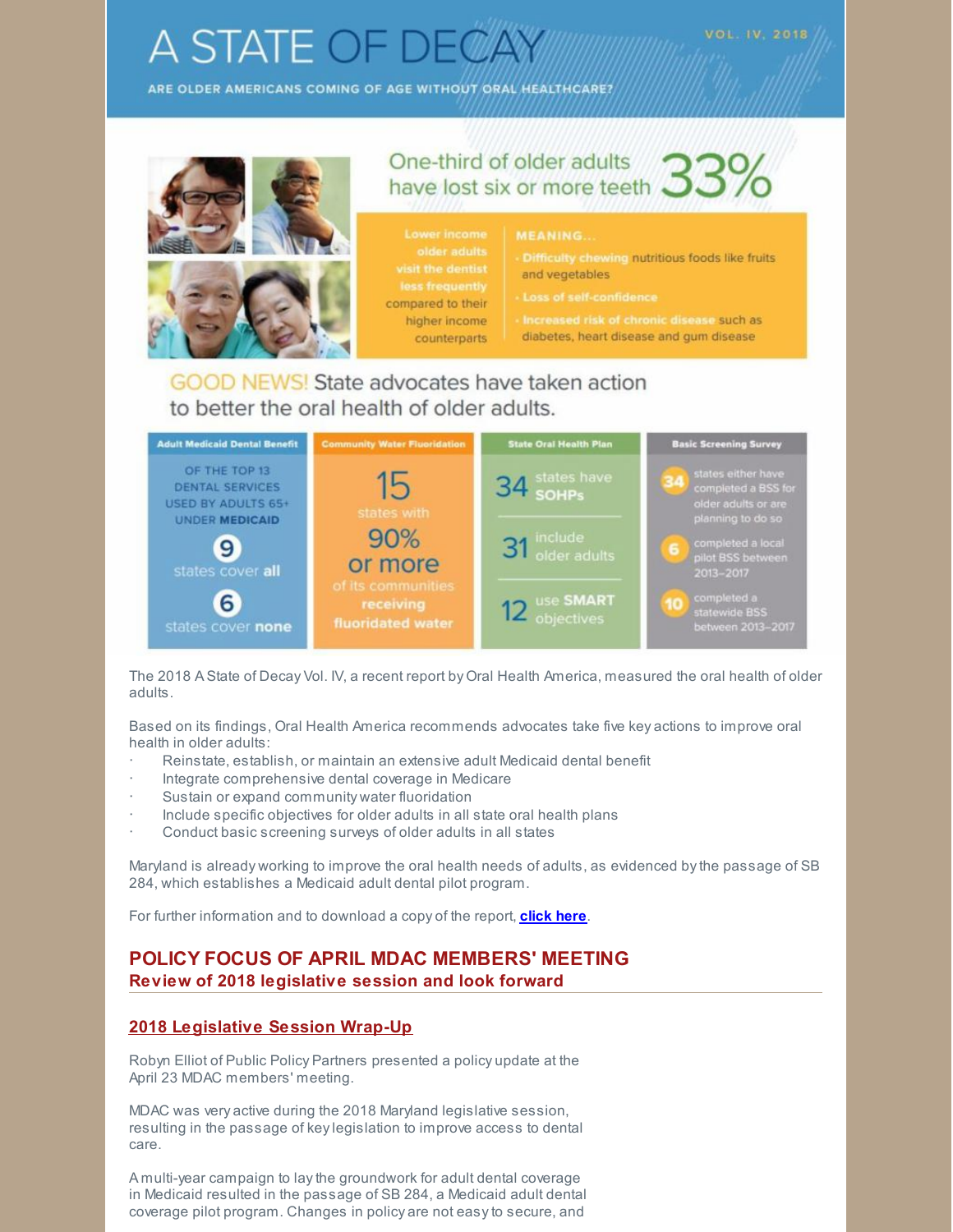this was no exception. Constant advocacy efforts in both the executive and legislative branches; the passage of legislation for MDAC to study the cost of adult dental coverage (2016) and the financial impact of emergency department visits for chronic dental conditions (2017); and (3) the support of legislative champions Delegate Mike McKay and Senator Thomas "Mac' Middleton resulted in the passage of SB 284.

The legislation requires the Maryland Department of Health (MDH) to applyfor a 1115 Medicaid waiver to construct a pilot program that can be focused on the dually eligible, certain age groups, and/or certain geographic areas. MDH will consult with stakeholders, including MDAC, on the structure of the pilot. The program will provide access to much-needed dental services, and laythe groundwork to expand coverage to improve health outcomes, lower the cost of chronic disease management, and reduce emergency department treatment of dental conditions.



Three other pieces of legislation passed in 2018. The governor has alreadysigned a bill (HB 1782 and SB 387, and HB 1795 and HB 1267) which establishes a reinsurance program to lower growth in health insurance premiums. Two bills - one that requires private insurers to contract with local health departments to be in-network (HB 1132/SB 858) and one that establishes voluntary certification of community health workers (HB 490/SB 163) – passed and are awaiting the governor's signature.

In addition, with MDAC as the lead advocate, the Maryland Insurance Administration adopted regulations around network adequacyin private dental plans, giving Maryland the strongest network adequacy requirements in the country. MDAC also worked to address the shortage of operating room time for pediatric dental surgeries on both the local and state levels.

Other legislation proposed in 2018 did not pass. A proposed new licensure category of advanced practice dental hygienist (SB 879/SB 544), amended to a task force in the House, did not move forward in the Senate. A bill that either allowed or limited dental service organization ownership of dental practices (HB 70 and SB 1256, HB 438, and HB 1726) did not move forward.



## **A look forward**

Melissa Burroughs, Oral Health Campaign Manager at Families USA, a national healthcare consumer advocacy organization based in Washington, DC, provided a look forward to dental coverage in Medicare.

Although the U.S. population is aging rapidly, the Medicare statute currently excludes coverage for almost all oral health care, leaving two thirds of the 58 million who rely on Medicare without any dental coverage. It is difficult for manyseniors to pay out-of-pocket costs for dental care on a fixed income, and those seniors who do have dental insurance often have plans that are limited and do not meet their needs.

A lack of dental coverage puts seniors at risk for tooth decay and oral disease, which can have grave health consequences for people with weakened immune systems, or those who have untreated oral health problems that make it unsafe to undergo certain medical procedures. A comprehensive Medicare oral health benefit is a needed and wise investment. A survey of 1,000 likelyvoters conducted in August 2017 found that 86% support including dental coverage in Medicare. The support was broad, bi-partisan, and crossed age, race and geography.

Families USA is working on Capitol Hill and through grassroots efforts to raise awareness of the need for a Medicare dental benefit. You can help, too. Contact your U.S. Senator and U.S. Representatives to make them aware of the need for a Medicare dental benefit. Start a collection of stories with oral health specific messaging, and share it with MDAC (**[info@mdac.us](mailto:info@mdac.us)**) and the **[Families](http://familiesusa.org/share-your-story) USA story bank**. Also check out the Families USA resources listed in this newsletter under Access to Oral Health Care/Medicare.

## **JOIN THE OH2020 NETWORK Connect with oral health stakeholders nationwide working to promote oral health**

The Oral Health (OH) 2020 Network is a national network of individuals and organizations that believe oral health is essential to overall health and well-being**.** Byfocusing on early access and prevention for children, care and coverage across the lifespan, ensuring that oral health is integrated into overall healthcare, and creating a new social norm for what it means to be healthy, the OH2020 Network is building an environment in which all individuals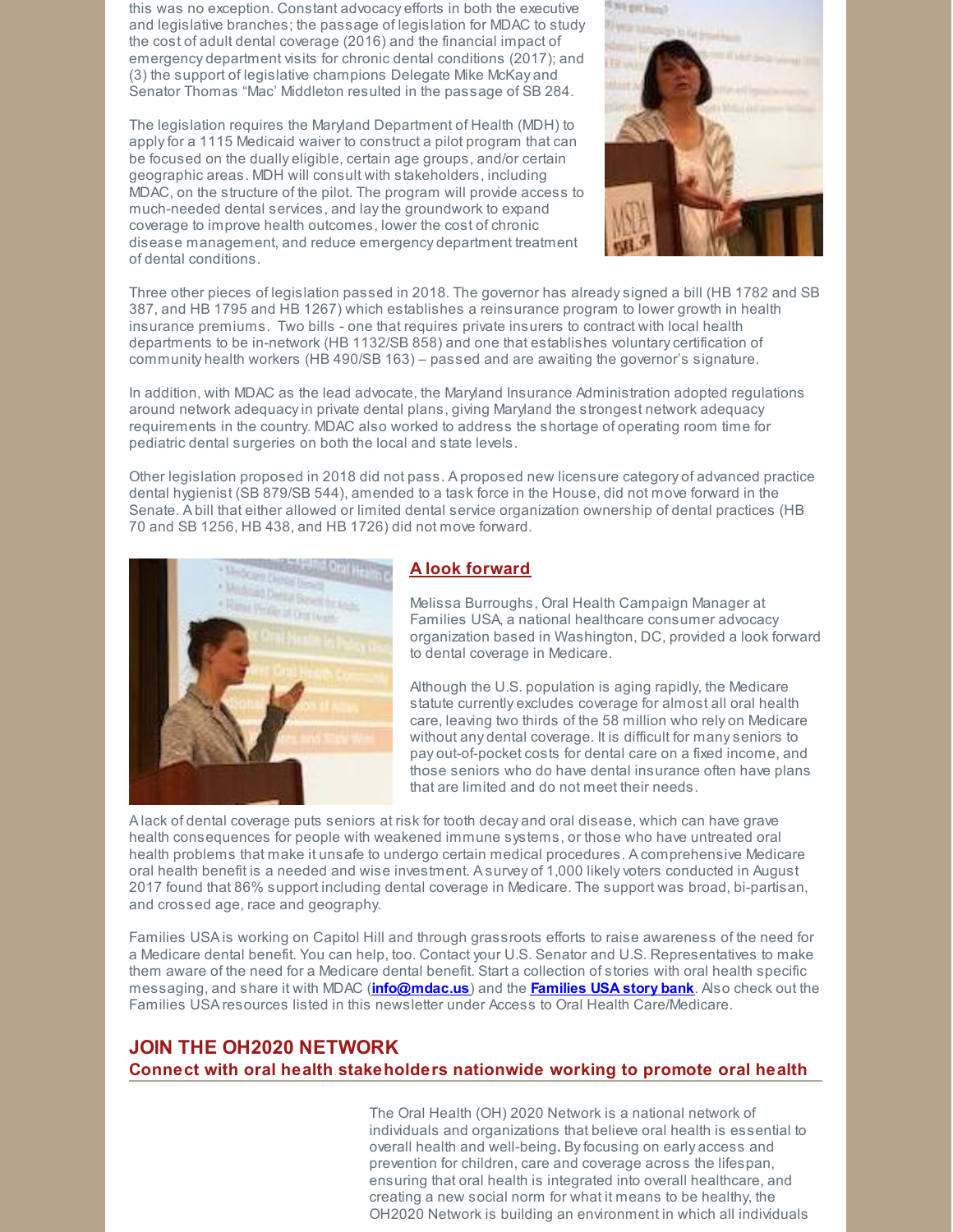

can thrive.

Now you can connect with oral health stakeholders nationwide working to promote oral health as an essential part of overall health and well-being through Socious, a free OH2020 virtual platform that connects users to forums, resources, tools, and other members involved in oral health advocacy, service delivery, education, and more. A layered network directory allows users to search according to topic, communities served, location, and more; and an interactive online mapping tool allows users to drop "pins" to report out on their advocacy and work so like-minded partners can connect.

To join the Socious e-community, request a log-in at **[www.oralhealth.network](http://www.oralhealth.network/)**, and start connecting with users across the country. Check out the **[GettingStarted](https://drive.google.com/open?id=0B8tMlFWb2skhcHF2Tlp0RC1mM0k)** guide for tips and tricks on setting up your profile, finding the communityforums that fit your interests, and more. When you join Socious, you become part of the diverse OH2020 network of individuals and organizations at national, state, and local levels, all working to ensure policy, financing, care, and community are aligned to promote oral health as an essential part of overall health and wel-lbeing.

For more information on the Oral Health 2020 Network, **[click](http://www.oralhealth.network/page/about-the-network) here**.

## **HEALTH PARTNERS HOSTS RIBBON CUTTING FOR NEW DENTAL SUITE Provides Much-Needed Dental Services to Western Charles County**

Health Partners has provided primarycare services for the rural community of Nanjemoysince January 2017, thanks to support from the Charles County Department of Health and Charles County Commissioners. Soon after establishing primarycare services, Health Partners turned its attention to bringing dental services to the community.

As the saying goes, it takes a village – and with support from the Maryland Community Health Resource Commission, the Harry and Jeannette Weinberg Foundation, Charles County Charitable Trust and Charles County Commissioners, Health Partners was able to build out a portion of their primarycare office to create a two-chair dental suite.

Since the completion of the dental suite in February 2018, Health Partners has been providing dental services to the underserved in western Charles County. To commemorate this important milestone and celebrate those who helped make it happen, Health Partners hosted a ribbon cutting ceremony on April 25. Maryland Senator Thomas Middleton and MDAC Executive Director Mary Backley were among those who gave congratulatory remarks.

Health Partner is grateful to the help and support of all involved who have enabled them to provide muchneeded dental services to the community.

## **TINANOFF WINS EVIDENCE-BASED DENTISTRY SERVICE AWARD Also Presented Appreciation Award at MDAC Members' Meeting**



The American Academy of Pediatric Dentistry has awarded former MDAC board member Norman Tinanoff, DDS, MS, a pediatric dentist and University of Maryland School of Dentistry professor, the 2018 Evidence-Based Dentistry Service Award. The award recognizes a pediatric dentist who has made a major contribution to the dental profession and the specialty of pediatric dentistrythrough evidencebased clinical practice, academics or policy development over the past year.

Tinanoff was also honored at the April 23 MDAC members' meeting. MDAC Executive Director Mary Backley presented Tinanoff, a former MDAC board member, an appreciation award in recognition of "his unwavering commitment to MDAC and to improving the oral health of all Marylanders."

## **KLEINE NAMED TO MARYLAND'S TOP 100 WOMEN OF 2018**

The Daily Record has named MDAC board member Amy Kleine an honoree of the 2018 Maryland's Top 100 Women awards. She was selected for her outstanding achievements demonstrated through professional accomplishments, communityleadership, and mentoring. Kleine is the program director, housing and communityservices at The Harry and Jeanette Weinberg Foundation.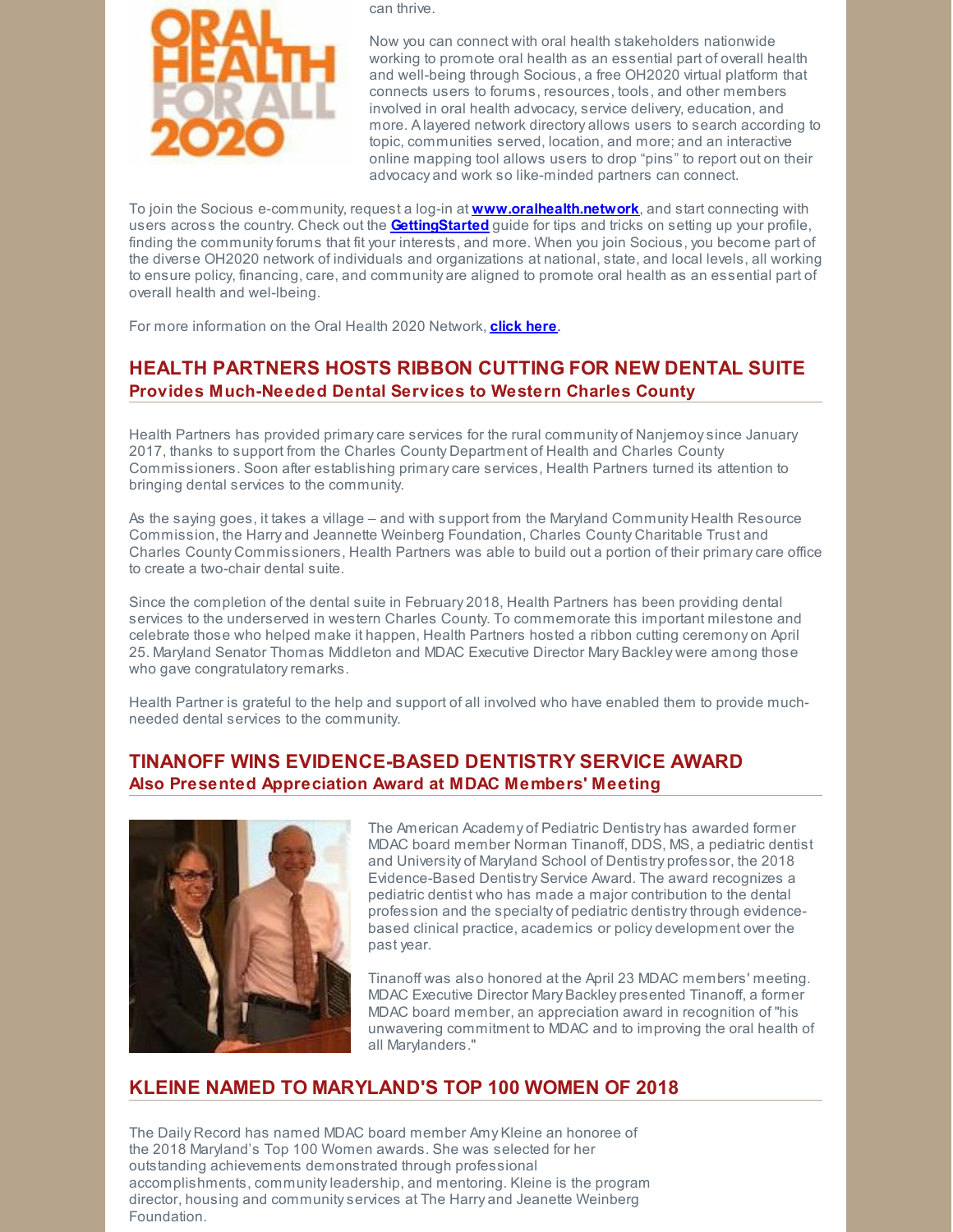"Maryland's Top 100 Women create change and break barriers in their professional worlds but also make a difference at home and in their communities," said Suzanne Fischer-Huettner, publisher of The Daily Record. "We applaud our honorees for their passion, their commitment to excellence and for the work they do to bring communities together. The impact these women make across our state demonstrates whythey are truly Maryland's Top 100 Women."



**"Studies document that we make judgements about one another - including about intelligence - according to the aesthetics of teeth and mouth. People who appear to have bad oral health risk their chances of employability."**

**-[Austin](https://www.nytimes.com/2018/02/19/upshot/how-dental-inequality-hurts-americans.html) Frakt, New York Times**

## **NEWS**

**American Dental [Association](https://www.ada.org/en/press-room/news-releases/2018-archives/march/american-dental-association-announces-new-policy-to-combat-opioid-epidemic) Announces New Policy to Combat Opioid Epidemic**

**Common Pain [Relievers](https://www.nytimes.com/2018/04/25/well/common-pain-relievers-beat-opioids-for-dental-pain-relief.html?mtrref=undefined&gwh=C192688971FFF416ED328A17E09699B6&gwt=pay) Beat Opioids for Dental Pain Relief**

**Uninsured Struggle to Obtain, Afford Doctor [Appointments](https://www.reuters.com/article/us-health-insurance/uninsured-struggle-to-obtain-afford-doctor-appointments-idUSKBN1HJ2V0)**

**[Children's](https://www.theguardian.com/society/2018/apr/06/childrens-teeth-rotting-in-their-mouths-because-of-sugary-foods-say-experts?CMP=share_btn_tw) Teeth Rotting in Their Mouths Because of Sugary Foods, Say Experts**

**Fewer Dental Cavities Found in Young People, but [Minorities](https://www.cnn.com/2018/04/13/health/prevalence-of-cavities-study/index.html?no-st=1523630106) Still Most at Risk**

## **ARTICLES**

**CDHP: New [Multi-Generational](https://www.cdhp.org/blog/505-new-multi-generational-effort-for-oral-health) Effort for Oral Health**

**[Prevalence](https://www.cdc.gov/nchs/products/databriefs/db307.htm) of Total and Untreated Dental Caries Among Youth: United States, 2015– 2016**

**Sex and Race or Ethnicity Disparities in Opioid [Prescriptions](http://jada.ada.org/pb/assets/raw/Health Advance/journals/adaj/06_ADAJ1061.pdf) for Dental Diagnoses Among Patients Receiving Medicaid**

**Getting to the Root of the Problem: [Reducing](https://www.chcs.org/getting-root-problem-reducing-overuse-opioids-oral-pain/?utm_source=CHCS+Email+Updates&utm_campaign=420e5522e9-EMAIL_CAMPAIGN_2018_03_28&utm_medium=email&utm_term=0_bbced451bf-420e5522e9-152128497) Overuse of Opioids for Oral Pain**

**Opioid [Prescribing](http://jada.ada.org/pb/assets/raw/Health Advance/journals/adaj/05_ADAJ1009.pdf) Practices from 2010 Through 2015 Among Dentists in the United States**

**Benefits and Harms [Associated](http://jada.ada.org/pb/assets/raw/Health Advance/journals/adaj/07_ADAJ1063.pdf) with**

## **2018-2023 MARYLAND ORAL HEALTH PLAN GOALS**

**Maryland Oral Health Plan**  $2018 - 2023$ 





Framework to Improve the Oral Health of All Marylanders

Maryland Dental<br>Action Coalition

The 2018-2023 Maryland Oral Health Plan outlines 11 oral health goals in three key areas:

**Access to oral health care:**

- All Maryland children have comprehensive dental insurance coverage through public (Medicaid/MCHP) or private insurance.
- All Maryland adults have comprehensive dental insurance coverage through Medicaid or private insurance.
- All Maryland residents have a dental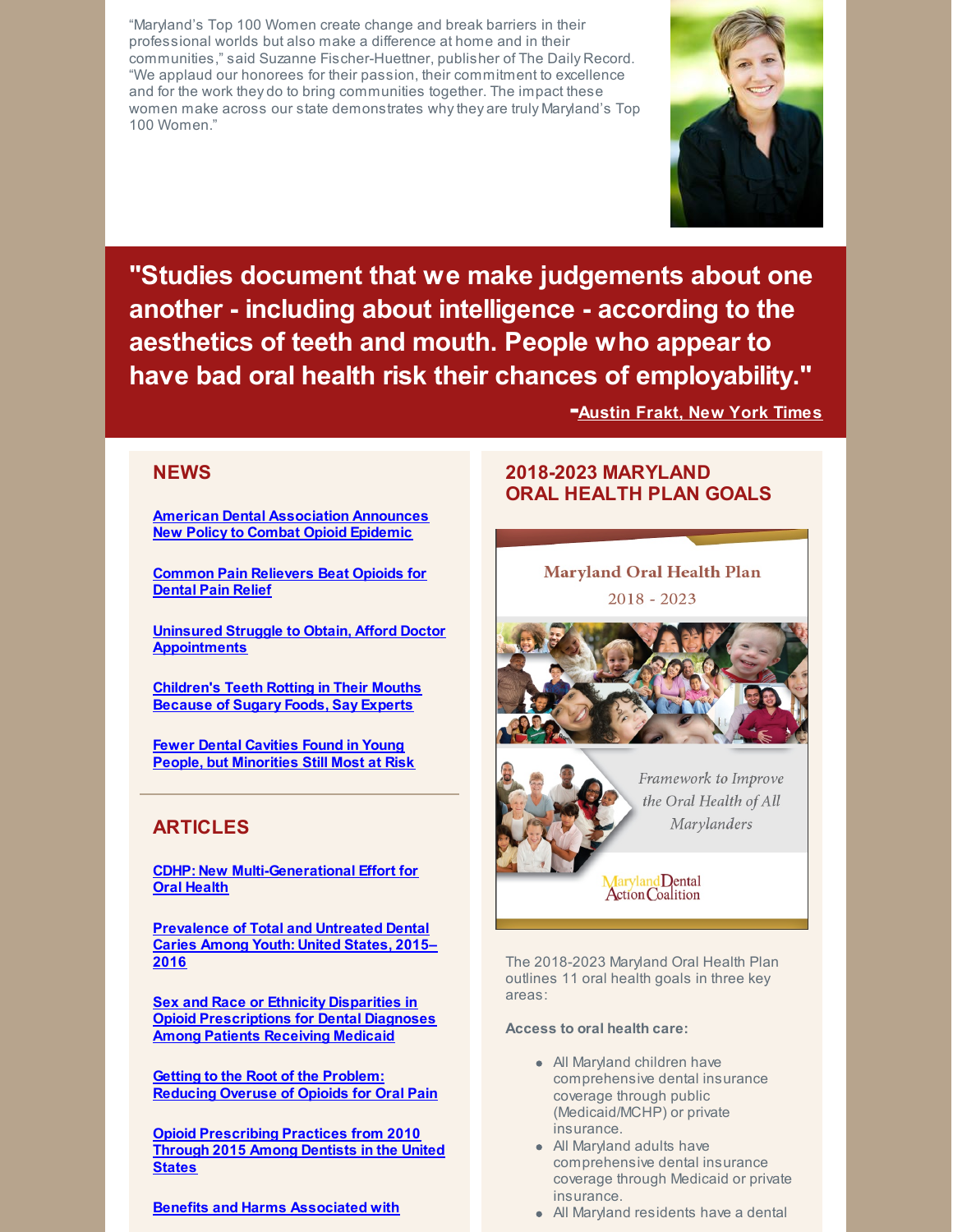**Analgesic Medications Used in the Management of Acute Dental Pain**

**A Culture of Racial [Discrimination](http://familiesusa.org/blog/2018/04/culture-racial-discrimination-incompatible-culture-health) Is Incompatible with a Culture of Health**

**Racial Disparities in Emergency Department Utilization for Dental/Oral [Health-Related](https://www.ncbi.nlm.nih.gov/pmc/articles/PMC5515044/) Conditions in Maryland**

**Healthiest [Communities](https://www.usnews.com/news/healthiest-communities?src=bn:AFO:MORNINGCONSULT:en:20180409-1) Rankings [Measuring](https://www.usnews.com/news/healthiest-communities?src=bn:AFO:MORNINGCONSULT:en:20180409-1) Health and Wellness Across the U.S. Using 80 Metrics**

#### **What Makes Us Sick? Look [Upstream](https://www.ted.com/talks/rishi_manchanda_what_makes_us_get_sick_look_upstream)**

**Access to Dental Care in Medicaid: Spotlight on [Nonelderly](https://www.kff.org/medicaid/issue-brief/access-to-dental-care-in-medicaid-spotlight-on-nonelderly-adults/) Adults**

**Screening for Oral Cancer: A [Step-by-Step](https://dentistryinsider.tamhsc.edu/screening-for-oral-cancer-a-step-by-step-guide-for-dental-hygienists/) Guide for Dental Hygienists**

**Prenatal Oral Health Counseling by Primary Care [Physicians:](https://link.springer.com/epdf/10.1007/s10995-018-2483-4?author_access_token=u3V2UtvrRgjj4aFZPu_ssfe4RwlQNchNByi7wbcMAY7cDqBbgt2pywo-StqsGGWlZ4IvK1z4YxpXYCjrsnqABxq6AR75L6Ymrzd1A9kY9A3HyKYeJZMsDri62tasYDzvWaORj3ULpKFHr3tNBOQcbA==) Results of a National Survey**

**Brushing Your Teeth After Morning [Sickness?](https://www.romper.com/p/brushing-your-teeth-after-morning-sickness-heres-why-you-really-shouldnt-8724125) Here's Why You Really Shouldn't**

**2018's Best & Worst States for [Children's](https://wallethub.com/edu/best-states-for-child-health/34455/) Health Care**

**Improving Children's Oral Health Through [Community-](http://policylab.chop.edu/blog/improving-children?s-oral-health-through-community-and-risk-based-care) and Risk-based Care**

**Strategies to Limit [Sugar-Sweetened](https://www.nap.edu/read/24910/chapter/1) Beverage [Consumption](https://www.nap.edu/read/24910/chapter/1) in Young Children**

**[Self-Identified](http://pediatrics.aappublications.org/content/early/2018/03/13/peds.2017-3523?sso=1&sso_redirect_count=1&nfstatus=401&nftoken=00000000-0000-0000-0000-000000000000&nfstatusdescription=ERROR:+No+local+token) Tobacco Use and Harm Perceptions Among US Youth**

**Exposure to Electronic Cigarette [Advertising](https://www.cdc.gov/mmwr/volumes/67/wr/mm6710a3.htm?s_cid=mm6710a3_e) Among Middle and High School Students — United States, 2014–2016**

**Engaging in Story-Based Work: What Oral Health [Organizations](http://familiesusa.org/product/engaging-story-based-work-what-oral-health-organizations-need-know) Need to Know**

**It's All About the Base: A Guide to Building a [Grassroots](https://www.communitycatalyst.org/resources/tools/grassroots) Organizing Program**

## **EVENTS**

**Teach Me Dental: [Comprehensive](http://teachmedental.com/?page_id=21158) Health Series Part 2, April 28, 2018**

**NRHA Annual Rural Health [Conference,](https://www.ruralhealthweb.org/events/event-details?eventId=18) May 8-11, 2018**

**AHEC [West-GGear:](http://www.123formbuilder.com/form-3057248/GGEAR-Registration-And-Participant-Information-Form) Putting Our Arms Around It: Tools for Working with Complex Cases in Complex Times, June 1, 2018**

home.

- Strengthen the oral health safety net provider system.
- Integrate the oral health care system within the medical health care system.

#### **Oral disease and injury prevention:**

- Use data to advance optimal oral health for all Marylanders.
- **Improve public awareness of oral** disease and injury prevention.
- Promote community-based oral disease and injury prevention programs.

#### **Oral health literacy and education:**

- Increase understanding of the relationship between oral health and overall health, and promote good oral health practices and access to oral health care.
- Improve collaboration between oral health and other health and human services providers so that patients understand how to navigate the oral health care system and establish a dental home.
- Educate medical professionals and students about the importance of the oral/systemic connection and foster collaboration between medical and dental disciplines and communities.

#### **[Download](http://www.mdac.us/2018_01_14/MD_OHP_2018_0102.pdf) the plan now!**

The Maryland Oral Health Plan is financially supported by the Maryland Department of Health.



**MDAC Statewide Convening June 18, 2018, 9:00 AM - 5:00 PM** Turf Valley Resort

2700 Turf Valley Road Ellicott City, MD 21042

## **WEBINARS**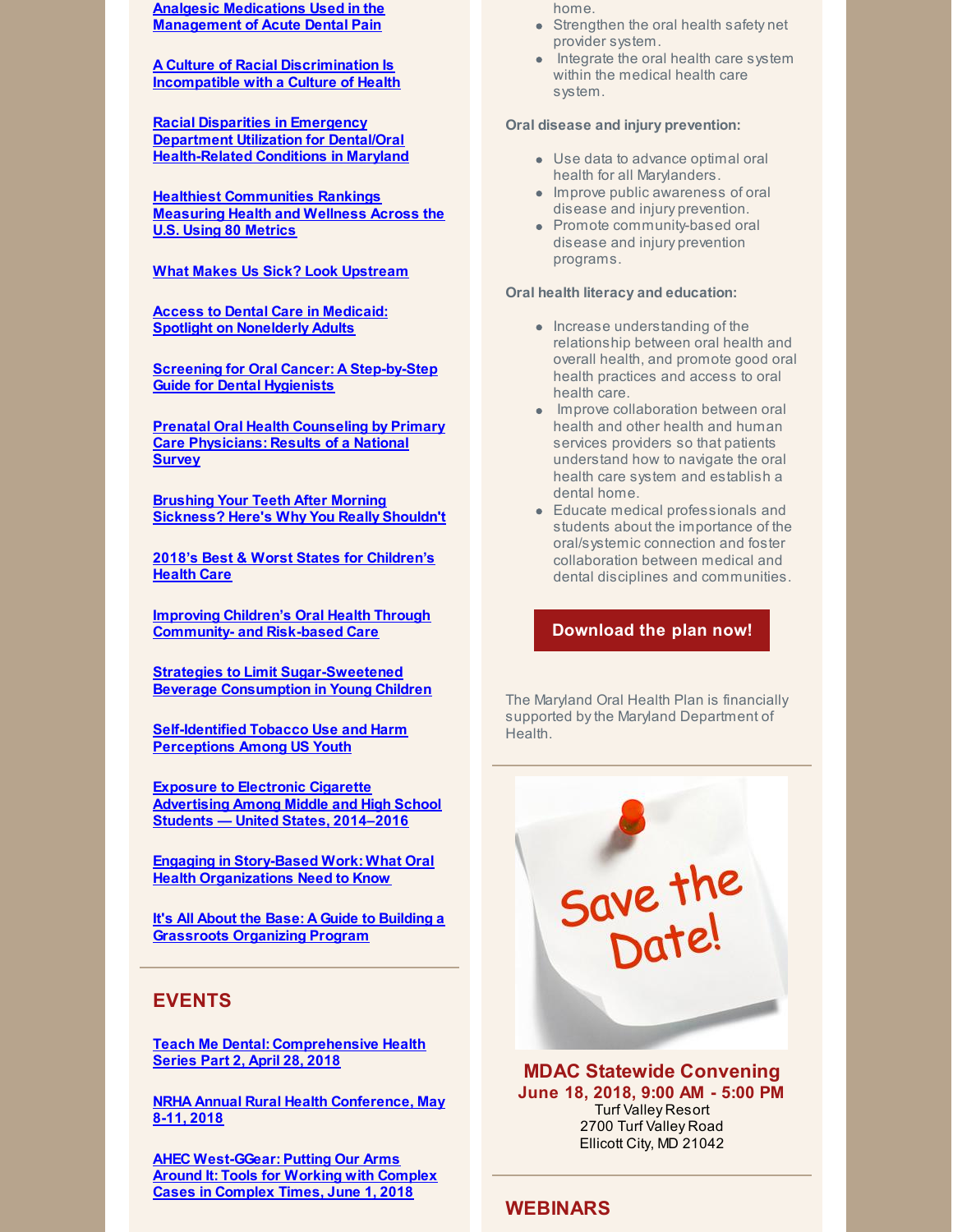**2018 OSAP Annual [Conference,](http://www.osap.org/page/2018AnnConfProgram) May 31- June 3, 2018**

**2018 National [School-Based](http://www.sbh4all.org/training/convention/) Health Care Convention, June 24-27, 2018**

**2018 Healthy Aging [Summit,](https://www.eventscribe.com/2018/ACPM-HAC/index.asp?launcher=1) July 16-17, 2018**

**AADR Oral Health Effects of Tobacco Products: Science and Regulatory Policy, [September](http://www.iadr.org/AADREffectsofTobacco) 14, 2018**

**Public Health Law [Conference](https://www.networkforphl.org/2018_conference/phlc18/?blm_aid=21725) 2018, October 4-6, 2018**

**American Public Health [Association](https://www.apha.org/events-and-meetings/apha-calendar/2018/apha-annual-meeting-and-expo) Annual Meeting, November 10-14, 2018**

## **CONTINUING EDUCATION**

**AHEC West: Best [Practices](http://files.constantcontact.com/81f84275201/39682b0d-aa38-4127-b464-200cb7b84a4e.pdf) in 2018**

**Tooth [Wisdom:](https://www.toothwisdomgetsmart.com/) Get Smart About Your Mouth**

**The [Connections](https://www.colgateoralhealthnetwork.com/webinar/the-connections-between-periodontal-health-and-systemic-well-being/) Between Peridontal Health and Systemic Well-Being**

**Oral Health and Autism [Spectrum](https://www.colgateoralhealthnetwork.com/webinar/oral-health-and-autism-spectrum-disorders-asd/) Disorders (ASD)**

**Smiles for Life: A National Oral Health [Curriculum](http://smilesforlifeoralhealth.org/buildcontent.aspx?tut=555&pagekey=62948&cbreceipt=0)**

**Mid-Atlantic Prevent Abuse and Neglect Through Dental Awareness Dental [Professional](https://www.theonlinelearningcenter.com/Catalog/Product.aspx?mid=5470) Courses**

**Oral Hygiene and Self-Care in Older Adults with [Dementia,](https://register.gotowebinar.com/register/3483716119957874946) May 3, 2018**

**Health Reform: A Look Back at the 2018 General [Assembly](http://events.r20.constantcontact.com/register/event?oeidk=a07ef9zvo3w33dfde97&llr=qw65kybab) Session and Next Steps, May 11, 2018**

**[Self-Reported](https://register.gotowebinar.com/register/7126456417032833537) Oral Health Data vs. Oral Screening Data: What's the Story?, May 17, 2018**

**Evaluation and Clinical Quality [Assessment](https://register.gotowebinar.com/register/410164405417044994) in Oral Health Programs: An Overview, June 15, 2018**

## **WEBCASTS**

**Meeting Webcast: The [Secretary's](https://health.gov/news/events/2018/04/meeting-webcast-the-secretarys-advisory-committee-for-healthy-people-2030/?source=govdelivery&utm_medium=email&utm_source=govdelivery) Advisory Committee for Healthy People 2030, May 14, 2018**

**ASTDD: Training Health Care Professionals to Focus on the [Oral-Systemic](https://astdd.adobeconnect.com/_a933923135/pqaw2gobxnl9/?proto=true) Health of Older Adults**

**HRSA: Before You Say [Ahhhh...Integrating](https://www.youtube.com/watch?v=HGeEyyRGYpM&feature=youtu.be) Oral Health and Behavioral Health in Primary Care Settings**

**ASTDD Dental Hygienist Liaisons Webcast: [Strategies](https://astdd.adobeconnect.com/_a933923135/pdy1noehiw4h/?proto=true) to Increase the Impact of State Dental Hygienist Liaisons**

**Advancing Health Equity in Local Health [Departments:](https://humanimpact.org/hipprojects/hegwebinars2017/?utm_source=April+Newsletter+Draft&utm_campaign=April+2018+Newsletter&utm_medium=email) 4-Part Webinar Series**



## **ORAL HEALTH RESOURCES**

## **ACCESS TO ORAL HEALTH CARE**

**Oral Health America: A State of Decay Vol. IV - Are Older Americans Coming of Age without Oral [Healthcare?](https://oralhealthamerica.org/astateofdecay/)**

**Oral Health in America: [Experiences](http://www.nasuad.org/sites/nasuad/files/NASUAD Oral Health in America.pdf) of Older Adults and Persons with Disabilities**

**ADA Health Policy [Institute:](https://www.ada.org/en/science-research/health-policy-institute/oral-health-care-projects) Oral Health Care State Facts**

**ASTDD: [Improving](http://www.astdd.org/docs/improving-oral-health-access-and-services-for-older-adults.pdf) Oral Health Access and**

## **ORAL DISEASE AND INJURY PREVENTION**

**ASTTD: Chronic Disease and [Medical/Dental](https://www.astdd.org/chronic-disease/) Integration**

**Centers for Disease Control and [Prevention](https://www.cdc.gov/oralhealthdata/index.html) Oral Health Data Portal**

**Oral Health Signs of Child [Maltreatment](http://hsicc.cmail20.com/t/ViewEmail/j/78C714B98ED96CE42540EF23F30FEDED/BD4A8E60F5F1CE747EEA1DAE616D4B3C)**

**The Health [Consequences](https://www.surgeongeneral.gov/library/reports/50-years-of-progress/index.html) of Smoking—50 Years of Progress: A Report of the Surgeon General**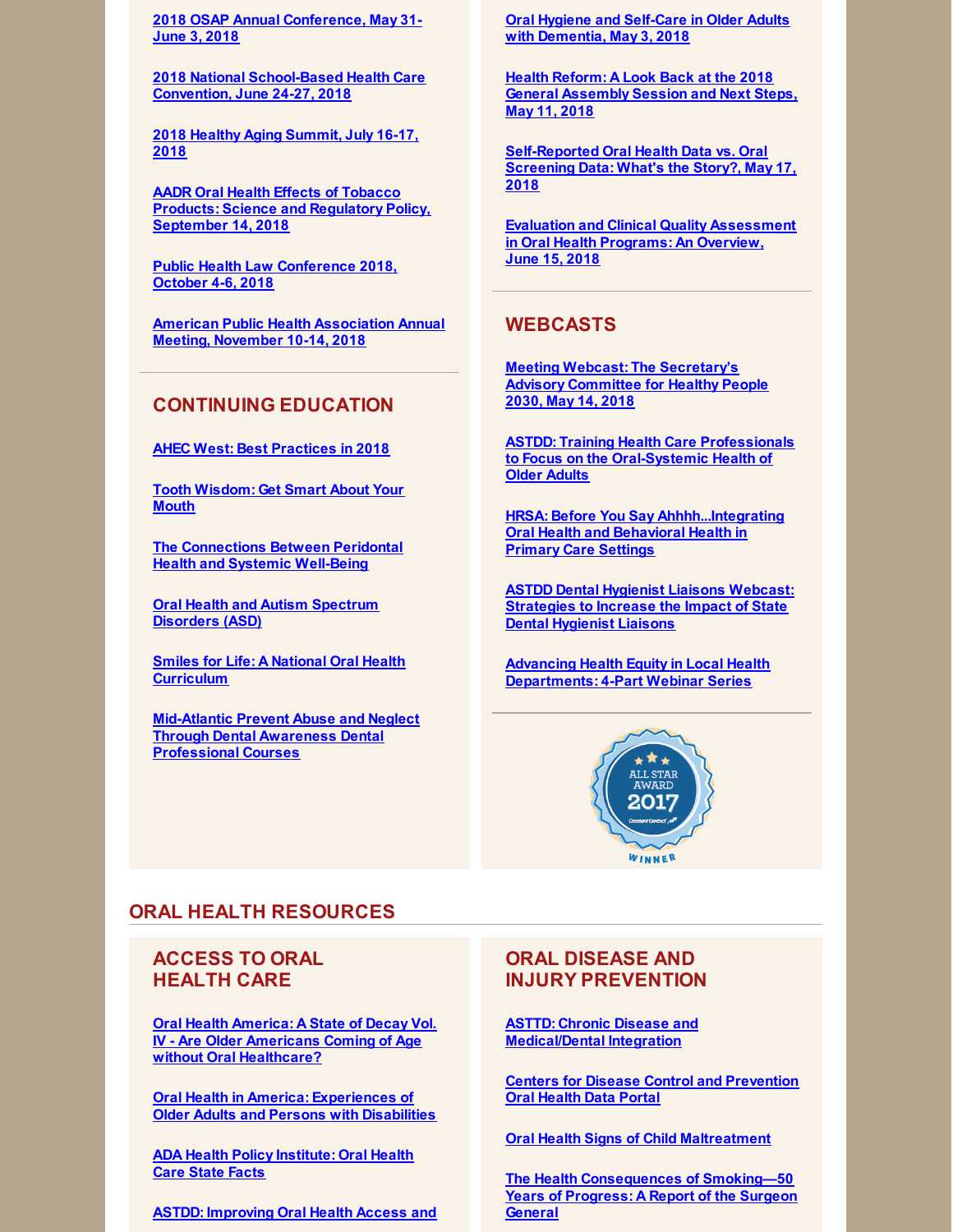**Services for Older Adults**

**ADA: [Championing](https://www.ada.org/en/public-programs/championing-oral-health-in-schools) Oral Health in Schools**

**OHRC Safety Net Dental Clinic [Manual](https://www.dentalclinicmanual.com/index.php)**

**Evaluation of a [Comprehensive](https://link.springer.com/article/10.1007/s10995-018-2478-1?utm_campaign=enews03152018&utm_medium=email&utm_source=govdelivery) Oral Health Services Program in School-Based Health Centers**

**AHEC West: Screening & Management of Prediabetes & [Hypertension](https://eliademy.com/catalog/catalog/product/view/sku/229adbfbf1)**

**Health Policy Institute: Emergency [Department](https://www.ada.org/~/media/ADA/Science and Research/HPI/Files/HPIgraphic_0218_2.pdf?la=en) Visits for Dental Conditions – A Snapshot**

**[Disparities](https://link.springer.com/epdf/10.1186/s12903-018-0493-7?author_access_token=FL9eGPSkRp5-4scxDYp-OW_BpE1tBhCbnbw3BuzI2ROJr1IKgLr2bueRVSv2xRfqeBpf9o5t5-Ak0Bl969nzLvMfdoD35ATU3_lC2ZJgABIg8qCDQafMRbDwf-MeLMcXgQRt6is8li_9pv7VvwXk6w==) in Untreated Caries Among Children and Adults in the U.S., 2011–2014**

**A Funding Crisis for Public Health and Safety: [State-by-State](http://healthyamericans.org/assets/files/TFAH-2018-InvestInAmericaRpt-FINAL.pdf) Public Health Funding and Key Health Facts 2018**

#### **Medicaid**

**Financial Impact of Emergency [Department](http://www.mdac.us/pdf/Financial Impact of Hospital Visits for Dental Conditions in MD Revised Legislative.pdf) Visits by Adults for Dental Conditions in Maryland**

**Hospital Visits for Dental [Conditions](http://www.mdac.us/pdf/MDAC Aggregate Report Final.pdf) in Maryland**

**[Strengthening](https://www.chcs.org/media/Strengthening-LTSS-Toolkit_120717.pdf) Medicaid Long-Term Services and Supports in an Evolving Policy Environment: A Toolkit for States**

**CHCS: [Medicaid](https://www.chcs.org/media/Adult-Oral-Health-Fact-Sheet_011618.pdf) Adult Dental Benefits: An Overview**

**Families USA: Why States Should Offer [Extensive](http://familiesusa.org/product/why-states-should-offer-extensive-oral-health-benefits-adults-covered-medicaid) Oral Health Benefits to Adults Covered by Medicaid**

**Improving Access to Oral Health Care for Adults in Medicaid: Key Themes from a Policy [Roundtable](https://www.kff.org/medicaid/report/improving-access-to-oral-health-care-for-adults-in-medicaid-key-themes-from-a-policy-roundtable/)**

**Health Policy Institute: Dentist [Participation](https://www.ada.org/~/media/ADA/Science and Research/HPI/Files/HPIgraphic_0318_1.pdf?la=en) in Medicaid or CHIP**

**Oral Health Innovation: [Opportunity](https://www.communitycatalyst.org/resources/publications/document/OH-innovation-and-1115-waivers_FINAL.pdf) and Risk, Medicaid Waivers and the Keys to Good Oral Health**

**Families USA: Opposing [Restrictive](http://familiesusa.org/product/opposing-restrictive-medicaid-waivers-your-state-advocacy-toolkit) Medicaid Waivers in Your State: Advocacy Toolkit**

**State Medicaid Coverage for Tobacco Cessation [Treatments](https://www.cdc.gov/mmwr/volumes/67/wr/mm6713a3.htm?s_cid=mm6713a3_w) and Barriers to Accessing Treatments — United States, 2015–2017**

#### **Medicare**

**The Facts on [E-Cigarette](https://e-cigarettes.surgeongeneral.gov/) Use Among Youth and [Young](https://e-cigarettes.surgeongeneral.gov/) Adults**

**Teachers and Parents: That USB Stick Might Be an E-Cigarette [\(Infographic\)](https://www.cdc.gov/tobacco/basic_information/e-cigarettes/pdfs/parent-teacher-ecig-508.pdf)**

**Treating Tobacco Use in [Maryland:](http://www.helppatientsquitmd.org/) Tools for Helping Your Patients Quit**

**CDC: Best Practices User Guide to Health [Communications](https://www.cdc.gov/tobacco/stateandcommunity/bp-health-communications/pdfs/health-communications-508.pdf) in Tobacco Prevention and Control**

**ACP Fact [Sheet:](https://www.acponline.org/system/files/documents/practice-resources/patient-resources/oral-health-and-you.pdf) Oral Health and You**

**ACP Fact Sheet: Oral Health and [Diabetes](https://www.acponline.org/system/files/documents/practice-resources/patient-resources/oral-health-and-diabetes.pdf)**

**ACP Fact [Sheet:](https://www.acponline.org/system/files/documents/practice-resources/patient-resources/oral-health-and-hpv.pdf) Oral Health and HPV**

**Maryland [Department](https://phpa.health.maryland.gov/cancer/Pages/HPV.aspx) of Health HPV Toolkit**

**AAP HPV [Champion](https://www.aap.org/en-us/advocacy-and-policy/aap-health-initiatives/immunizations/HPV-Champion-Toolkit/Pages/Printable-Resources.aspx) Toolkit**

**Stem the Tide: [Addressing](https://www.aha.org/system/files/2018-02/stem-tide-addressing-opioid-epidemic-toolkit.pdf) the Opioid Epidemic**

**Guidelines for [Prescribing](https://www.cdc.gov/drugoverdose/pdf/guidelines_factsheet-a.pdf) Opioids for Chronic Pain**

**Don't Be [Scammed](https://www.deadiversion.usdoj.gov/pubs/brochures/drugabuser.htm) by a Drug Abuser**

**ACP Fact [Sheet:](https://www.acponline.org/system/files/documents/practice-resources/patient-resources/oral-health-and-older-adults.pdf) Oral Health and Older Adults**

**ASTDD: Silver [Diamine](http://www.astdd.org/www/docs/sdf-fact-sheet-09-07-2017.pdf) Fluoride Fact Sheet**

**Drink Up! [Fluoridated](http://jada.ada.org/article/S0002-8177(15)00664-9/pdf) Water Helps Fight Decay**

## **ORAL HEALTH LITERACY AND EDUCATION**

**ASTDD: Oral Health Educational Resources for Home Visitors and Families: [Environmental](http://www.astdd.org/docs/home-visiting-environmental-scan-2018.pdf) Scan**

**Oral Health Care During [Pregnancy:](https://phpa.health.maryland.gov/oralhealth/Pages/Oral_Health_and_Pregnancy.aspx) Practice Guidance for Maryland's Prenatal and Dental Providers**

**[Understanding](http://www.worldoralhealthday.org/sites/default/files/assets/2018_WOHD-brochure-EN.pdf) the Mouth and Body Connection: How Your Oral Health Affects Your General Health**

**2 [Minutes](https://phpa.health.maryland.gov/oralhealth/Pages/hypertension.aspx) With Your Dentist Can Save Your Life**

**[Healthy](http://www.healthyteethhealthykids.org/) Teeth, Healthy Kids**

**[Promoting](https://www.mchoralhealth.org/PDFs/resguideyoungchildren.pdf) Oral Health in Young Children: A Resource Guide**